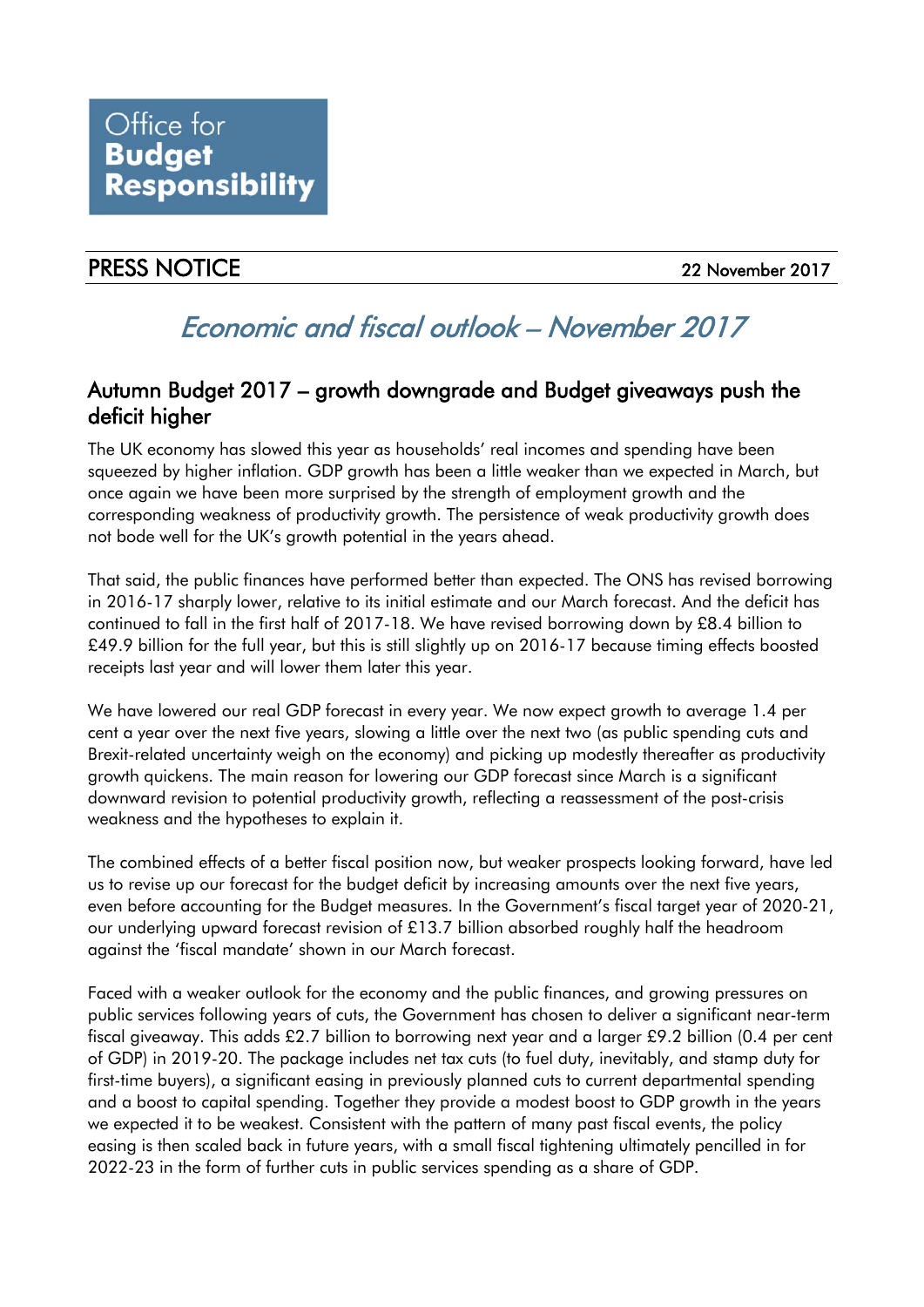Despite the deterioration in our underlying forecast, the tax and spending giveaway, and extra lending through Help to Buy, the Government has ensured that net debt still falls fractionally as a share of GDP in 2018-19 and by more beyond. It has achieved this largely by announcing fresh sales of RBS shares and by passing regulations that ease local and central government control over housing associations in England. In response, the Office for National Statistics has announced that it will treat them as private sector entities from the point at which the regulations take effect. This has reduced our borrowing forecast by around £3¾ billion a year and reduced our debt forecast by between £67 and £81 billion. But housing associations' role as providers of a public service means that this accounting change has no material effect on the underlying health and riskiness of the public finances – if the sector faced serious financial difficulties in the future, it seems equally likely that the Government of the day would choose to stand behind it whatever its statistical classification.

Chart 1.1 shows how the different factors have affected our borrowing forecast since March. Our underlying forecast changes and the Government's fiscal loosening generally push the deficit higher while statistical changes have reduced it more modestly. Absent Budget measures, borrowing would have troughed in 2019-20 and fluctuated thereafter. Once Government decisions are factored in, the deficit declines more smoothly over time.



#### Chart 1.1: Public sector net borrowing

On this basis, our central forecast implies that the Government's fiscal mandate – for cyclically adjusted borrowing to lie below 2 per cent of GDP in 2020-21 – would be met by a margin of 0.7 per cent of GDP, down by just under half relative to our March forecast. This measure of the deficit falls below 2 per cent in 2018-19. Public sector net debt falls by 3.0 per cent of GDP in 2020-21, meeting the supplementary debt target too. And the subset of spending covered by the welfare cap remains below the stipulated level in 2021-22. A new welfare cap – the fourth to be announced in four years – has been set in this Budget.

Source: ONS, OBR